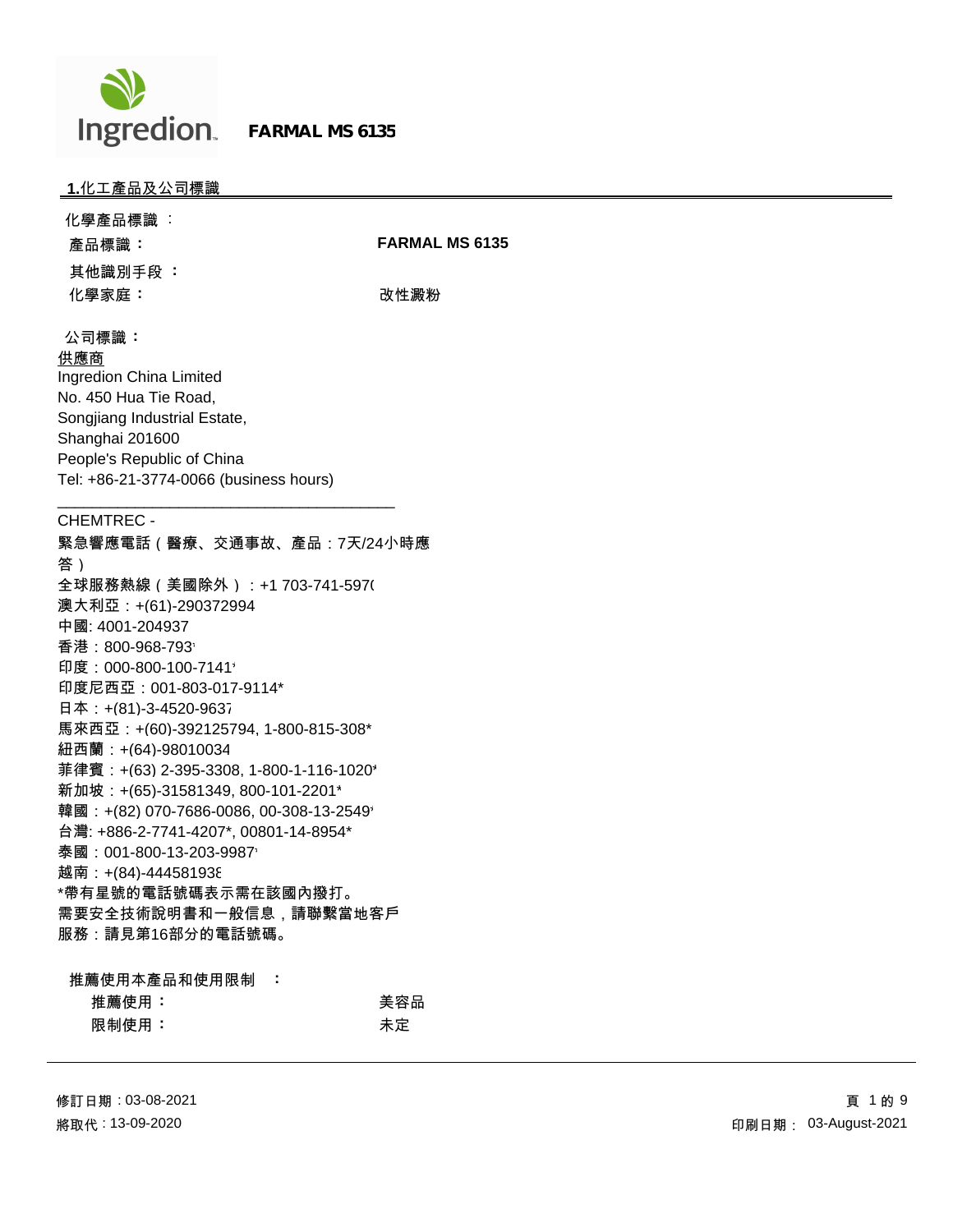

 **FARMAL MS 6135**

# **2.**危害識別

| 緊急情況概述 :                                          | 沒有其他可用的健康信息。 |
|---------------------------------------------------|--------------|
| GHS危害類別:                                          |              |
| 按照CNS<br>15030分類和化學品標籤分類:                         | 未歸類為危險品      |
| 標籤元素:                                             |              |
| 象形:                                               | 無需危險符<br>號   |
|                                                   |              |
|                                                   |              |
| 信號字(s:                                            | 無需信號詞。       |
| 危害聲明:                                             | 無需危險聲明。      |
| 防範說明:<br>預防措施:                                    | 無需任何防範說明。    |
| 物理和化學危害 :                                         |              |
| 物理危害:                                             | 不適用          |
|                                                   |              |
| 化學危害:                                             | 無資料顯示        |
| 健康危害:<br>接觸途徑(例如吸入,皮膚接觸,眼睛                        | 完全不知道。       |
| 接觸,攝入):                                           |              |
| 暴露的頻率和持續時間(例如單次,重<br>複,終身):                       | 無資料顯示        |
| 有害影響的嚴重程度 (例如輕微,中度<br>或重度):                       | 無資料顯示        |
| 靶器官 (如肝,腎,肺,皮膚等:                                  | 完全不知道。       |
| 效果類別(例如刺激,皮膚過敏反應,<br>出生缺陷,腫瘤,血液學效應等):             | 無資料顯示        |
| 出現暴露後的症狀和跡象 :                                     | 完全不知道。       |
| 暴露後已知情況加劇:                                        | 無資料顯示        |
| 與能夠增加毒性的其他化學物質的相<br>互作用(例如甲基乙基酮能夠增強正<br>己烷的神經毒性): | 無資料顯示        |
| 環境危害:                                             | 不適用          |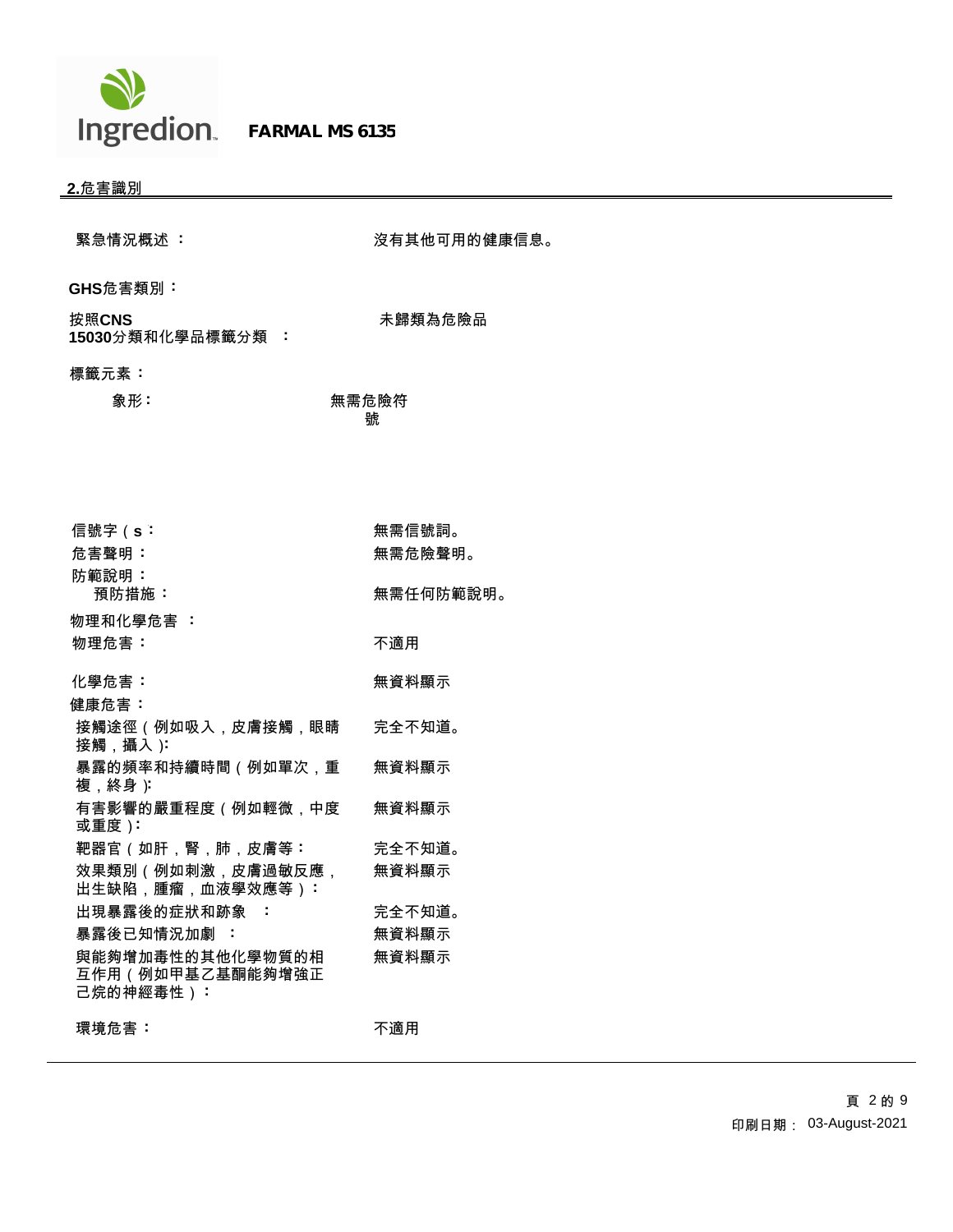

塵埃粒子可能造成物理刺激。具有灰塵爆炸的可能性。 塵埃粒子可能造成物理刺激。具有灰塵爆炸的可能性。 白色 粉末。 澱粉氣味 氣味 眼睛 : 微粒可能刮傷眼睛表面,並引起機械刺激。<br>皮膚接觸 : 低毒 吸入 **:** 該產品會產生壹種令人討厭的灰塵,應將其限制在每立方米10毫克。 低口服毒性。<br>完全不知道。

## **3.**成分組成**/**信息

未分類的危害 :

皮膚接觸:<br>吸入:

物質 **:**

不適用

混合物 **:**

| 化學名稱      | CAC絙峠<br>「5)ん |  |
|-----------|---------------|--|
| │沒有歸類為危險品 |               |  |
|           |               |  |

| 4.急救措施        |                                                                           |
|---------------|---------------------------------------------------------------------------|
| 急救措施說明 :      |                                                                           |
| 吸入:           | 移到空氣新鮮的地方。如果刺激持續,尋求醫療治理。                                                  |
| 眼神接觸:         | 如癥狀發展,尋求醫療救護。 撐開眼瞼,用眼睛清洗液或清水沖洗眼<br>睛以除去顆粒物。                               |
| 皮膚接觸:         | 用肥皂和水清洗皮膚。                                                                |
| 食入:           | 完全不需要。                                                                    |
| 最重要的症狀和健康影響 : | 塵埃粒子可能造成物理刺激。具有灰塵爆炸的可能性。                                                  |
| 建議保護急救應急人員 :  | 無資料顯示                                                                     |
| 給醫生的特別提示 :    | 完全不知道。                                                                    |
| 5.消防措施        |                                                                           |
| 適合的滅火劑 :      | 干粉 二氧化碳 水霧 泡沫                                                             |
| 不合適的滅火介質 :    | 完全不知道。                                                                    |
| 特定危害:         | 將灰塵雲團的引燃溫度降最低 - 大約390C。將爆炸濃度降至最低 - 大<br>約80毫克/升。將電光引燃雲團的能量降至最低 - 大約0.1焦耳。 |
| 有害燃燒產物 :      | 該產品不會自動分解。典型的燃燒產物為壹氧化碳、二氧化碳、氮氣<br>和水。                                     |
| 防火措施和防護措施 :   | 無特殊程序。                                                                    |
| 6.意外洩漏措施      |                                                                           |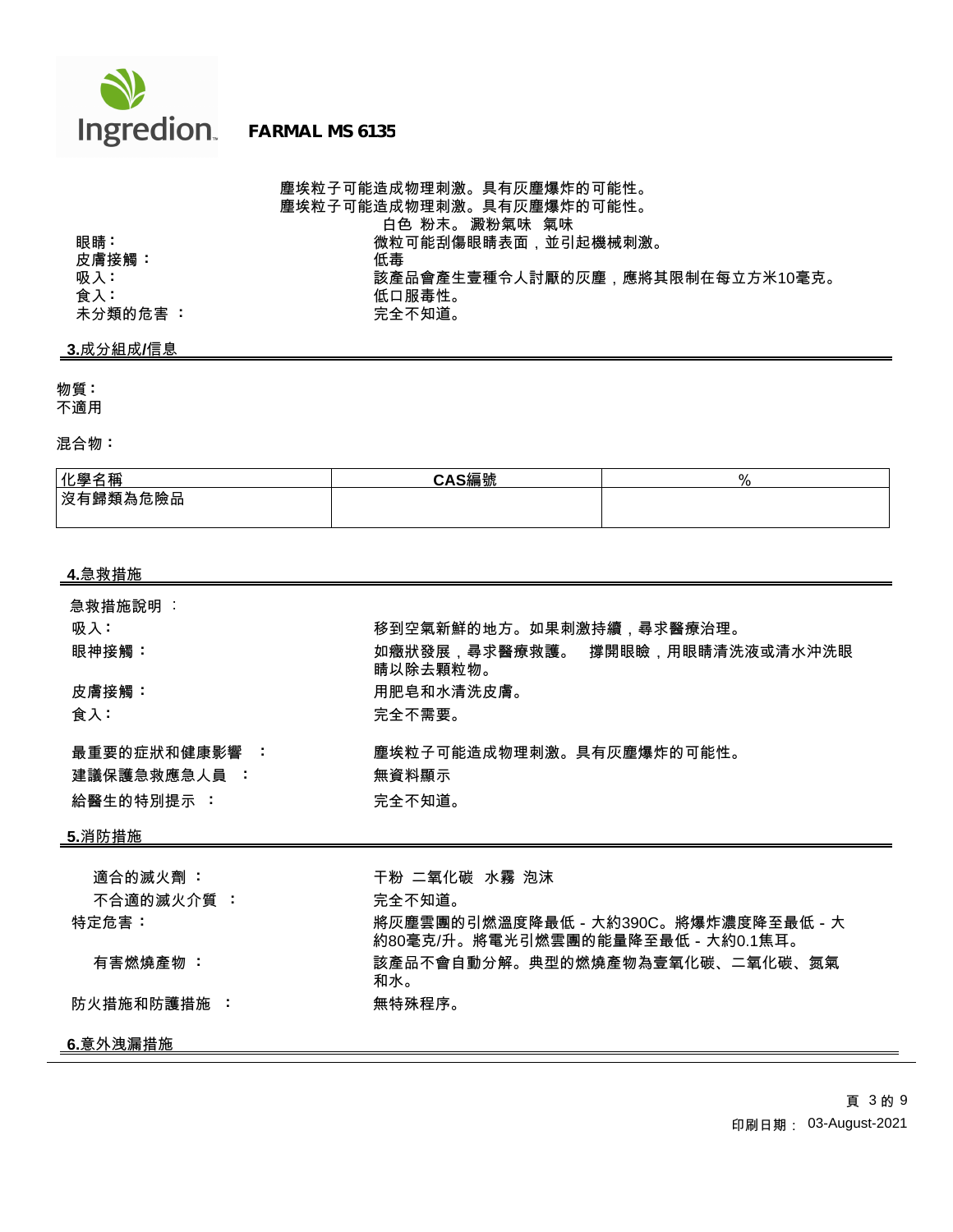

 **FARMAL MS 6135**

| 個人預防措施,防護設備和應急程序 :    | 使用所需的個人防護設備。                                            |
|-----------------------|---------------------------------------------------------|
| 環境預防措施 :              | 無資料顯示                                                   |
| 用於遏制和清理化學品洩漏的方法和材料    |                                                         |
| 小洩漏:                  | Refer to information provided for large spills          |
| 大量洩漏:                 | 應該遵守有關"討厭的灰塵"的壹般預防措施。避免長時間吸入塵埃。掃<br>清或吸清並置於和使得 容器內進行棄置。 |
| 預防次生災害發生的預防措施<br>- 11 | 無資料顯示                                                   |

## **7.**處理和儲存

| 處理:             | 執行處理化學物質的正常預防措施。           |
|-----------------|----------------------------|
| 存儲:             |                            |
| 安全儲存的條件 :       |                            |
| 特殊靈敏度 :         | 未定                         |
| 對靜電的敏感性 :       | 是的                         |
| 其他注意事項 :        | 在正常使用條件下小心處理,最大限度地減少灰塵的產生。 |
|                 | 避免將粉塵擴散到空氣中。防止塵埃在表面聚積。     |
| 要避免的材料/化學不相容性 : | 無資料顯示                      |

**8.**接觸控制**/**個人防護

# 職業接觸限值 **:**

| 化學名稱           | 台灣 - 職業接觸限值 -<br><b>TWA</b> | 台灣職業暴露限制 -<br><b>STELs</b> | 台灣 - 職業暴露限制 -<br>天花板 |
|----------------|-----------------------------|----------------------------|----------------------|
| Not listed.    |                             |                            |                      |
|                |                             |                            |                      |
| 監測方法:          | 無資料顯示                       |                            |                      |
| 工程控制:          | 無資料顯示                       |                            |                      |
| 個人保護設備:        |                             |                            |                      |
| 呼吸系統防護 :       | 無資料顯示                       |                            |                      |
| 眼睛和臉部保護 :      | 建議配戴安全眼鏡。                   |                            |                      |
| 皮膚和身體保護 :      |                             |                            |                      |
| 手部保護:          | 無資料顯示                       |                            |                      |
| 9.理化性質         |                             |                            |                      |
| 外觀 (物理狀態,顏色等): |                             |                            |                      |
| 物理狀態:          | 粉末。                         |                            |                      |
| 顏色:            | 白色                          |                            |                      |
|                |                             |                            |                      |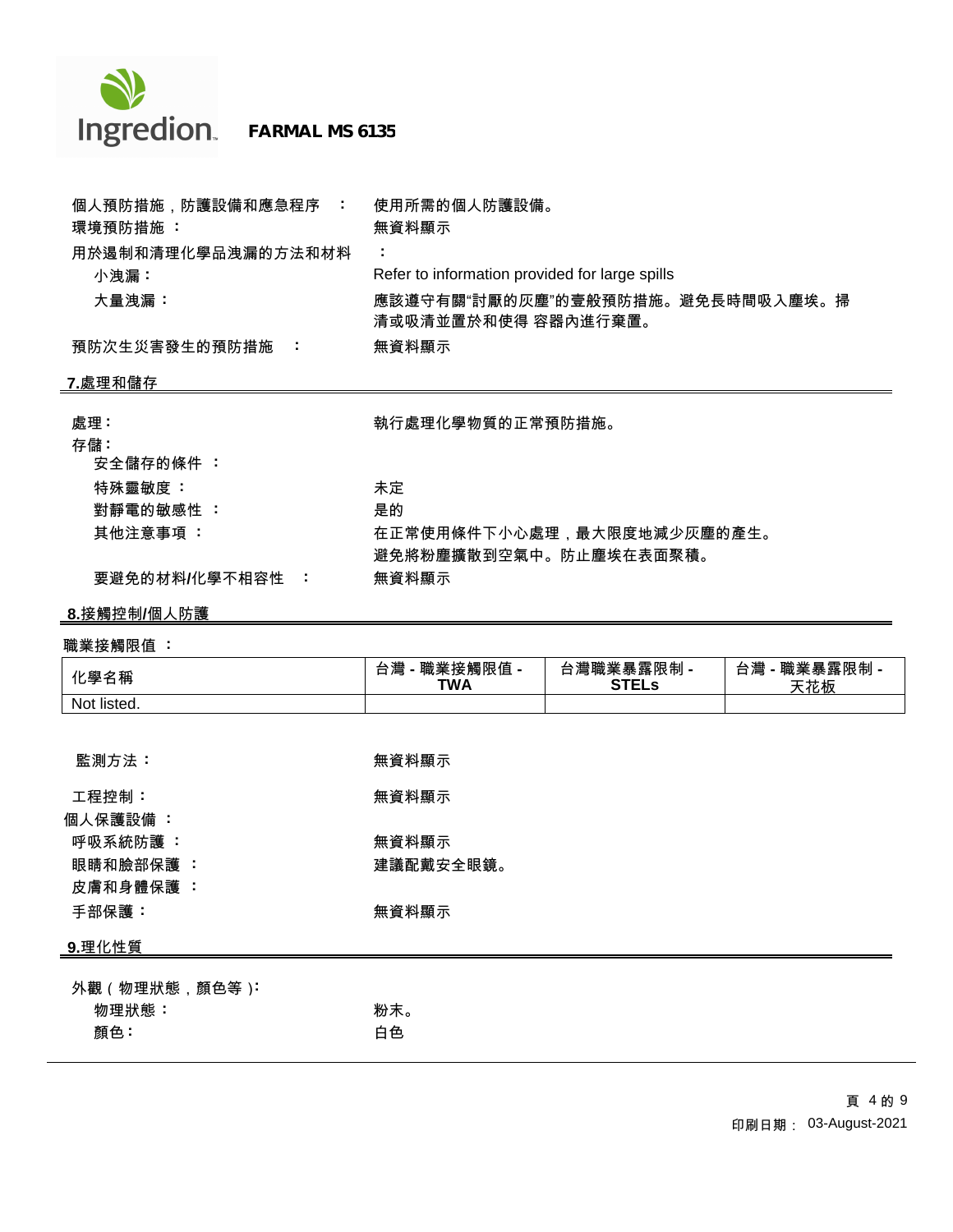

| 氣味和必要的氣味閾值 :                       |           |
|------------------------------------|-----------|
| 氣味:                                | 澱粉氣味      |
| 氣味閾值:                              | 未定        |
| pH值:                               | 未定        |
| pH (1%)溶沫                          | 大約6       |
| 熔點 ( °C:                           | 未定        |
| 凝固點(°C:                            | 無資料顯示     |
| 沸點,初始沸點和沸程(°C):                    | 無資料顯示     |
| 閃點 ( °C:                           | 無資料顯示     |
| 閃點法:                               | 未定        |
| 爆炸極限[%(體積分數)]上限:                   | 未定        |
| 爆炸極限[%(體積分數)]降低:                   | 未定        |
| 相對密度:                              | 1.5000000 |
| 可溶性:                               | 不溶解的      |
| 辛醇/水分配係數:                          | 未定        |
| 自燃溫度 ( °C ):                       | 無資料顯示     |
| 分解溫度 ( °C ):                       | 未定        |
| 揮發性有機化合物(VOC)含量和揮發<br>物百分比:        | 未定        |
| 蒸發率:                               | 不適用       |
| 易燃性(固體,氣體)                         | 未定        |
| 蒸汽壓力:                              | 未定        |
| 蒸氣密度:                              | 未定        |
| 粘性:                                | 未定        |
| 分解熱:                               | 未定        |
| 按重量計的揮發物 :                         | 未定        |
| 分子式:                               | 未定        |
| 分子量:                               | >10000    |
| 液體密度:                              | 未定        |
| 揮發性有機化合物 (如應用* -<br>2%固化劑 - 免除和水): | NAP or    |
| 體積密度:                              | 未定        |

## **10.**穩定性和反應性

穩定性 **:** 穩定 應避免的條件 **:** 完全不知道。

危險反應 **:** 不會發生危險的聚合反應。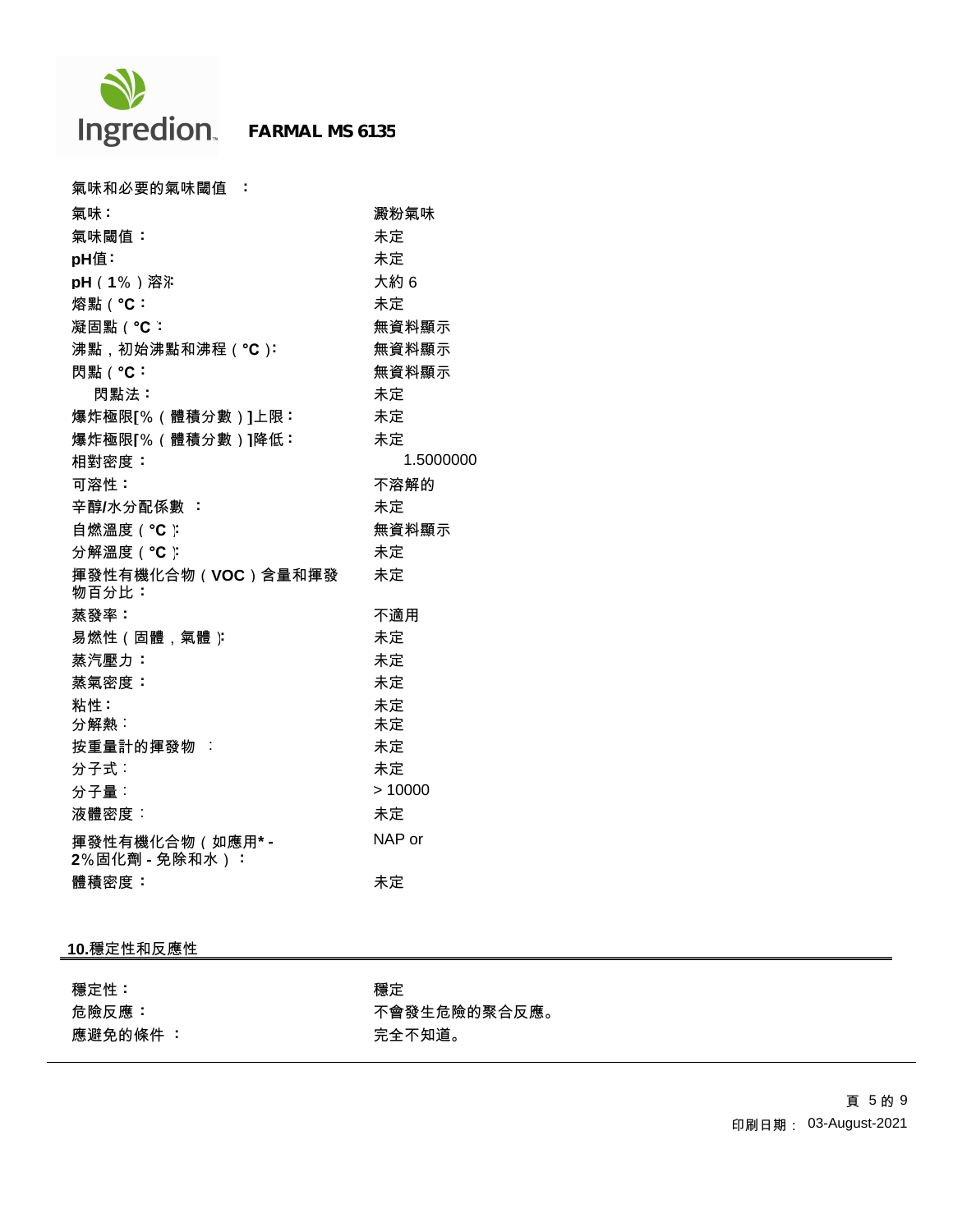

不兼容的材料 **:** 無資料顯示

危險的分解產物 **:** 該產品不會自動分解。典型的燃燒產物為壹氧化碳、二氧化碳、氮氣 和水。

### **11.**毒理學資料

#### 毒理作用信息 **:**

#### 急性毒性 **:**

| 化學名稱  | $LD50$ 口服 | LD50皮膚 | <b>LC50吸入</b> |
|-------|-----------|--------|---------------|
| 無資料顯示 |           |        |               |

皮膚刺激或腐蝕 **:**

Based on available data, the GHS classification criteria are not met. 遵守建議的處理和使用條件,不會產生有害的影響。 低毒

眼睛刺激或腐蝕 **:**

Based on available data, the GHS classification criteria are not met.

呼吸系統或皮膚過敏 **:**

Based on available data, the GHS classification criteria are not met.

生殖細胞突變 **:**

Based on available data, the GHS classification criteria are not met.

致癌性 **:**

Based on available data, the GHS classification criteria are not met.

生殖毒性 **:**

Based on available data, the GHS classification criteria are not met.

特定目標器官系統毒性 **-** 單次接觸 **:** Based on available data, the GHS classification criteria are not met.

特定目標器官系統毒性 **-** 反復接觸 **:** 不適用。

吸入危害 **:** Based on available data, the GHS classification criteria are not met.

## **12.**生態信息

生態毒性 **: キュラン おうしょう まき** 無資料顯示 きょうしょう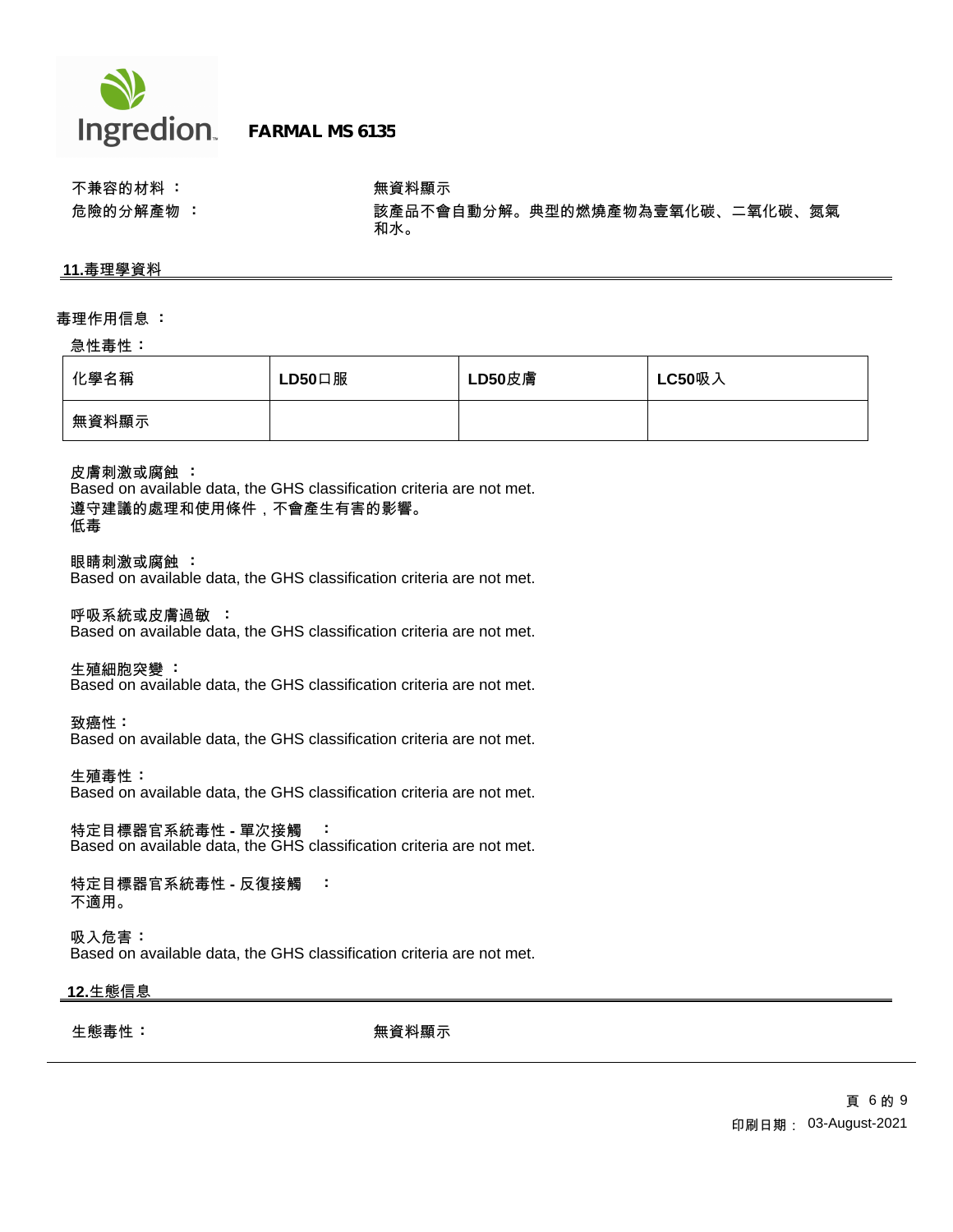

 **FARMAL MS 6135**

生態毒性數據 **:** 

| 化學名稱                             | CAS編號   | 水生EC50甲殼綱                       | 水生ERC50藻類 | 水生LC50魚 |  |
|----------------------------------|---------|---------------------------------|-----------|---------|--|
| 無資料顯示                            |         |                                 |           |         |  |
|                                  |         |                                 |           |         |  |
| 持久性和可降解性 :                       | 沒有數據    |                                 |           |         |  |
| 生物累積的潛力:                         | 無資料顯示   |                                 |           |         |  |
|                                  | Unknown |                                 |           |         |  |
| 在土壤中的流動性:                        |         |                                 |           |         |  |
| 其他有害環境的影響:                       | 完全不知道。  |                                 |           |         |  |
| 13.廢棄處置                          |         |                                 |           |         |  |
| 廢物化學品:                           |         | 根據當地/區域/國家適用法規處置廢弃物。            |           |         |  |
| 空容器警告:                           |         | 空容器可能含有産品的殘畱物;容器倒空後仍要遵守MSDS及標簽警 |           |         |  |
|                                  | 告。      |                                 |           |         |  |
|                                  |         |                                 |           |         |  |
| 14.運輸信息                          |         |                                 |           |         |  |
| 國際危險貨物運輸(GB 12268-2012),鐵路或內河航道: |         |                                 |           |         |  |
| 聯合國編號:                           | 無資料顯示   |                                 |           |         |  |
| 聯合國正式運輸名稱:                       | 不適用     |                                 |           |         |  |
| 聯合國危險分類:                         | 不適用     |                                 |           |         |  |
| 包裝組:                             | 不適用     |                                 |           |         |  |
| 國際海上危險貨物運輸 (IMDG / IMO ):        |         |                                 |           |         |  |
| 聯合國編號:                           | 無資料顯示   |                                 |           |         |  |
| 聯合國正式運輸名稱:                       | 不適用     |                                 |           |         |  |
| 聯合國危險分類:                         | 不適用     |                                 |           |         |  |
| 包裝組:                             | 不適用     |                                 |           |         |  |
| 國際空運危險貨物(IATA):                  |         |                                 |           |         |  |
| 聯合國編號:                           | 無資料顯示   |                                 |           |         |  |
| 聯合國正式運輸名稱:                       | 不適用     |                                 |           |         |  |
| 聯合國危險分類:                         | 不適用     |                                 |           |         |  |
| 包裝組:                             | 不適用     |                                 |           |         |  |
|                                  |         |                                 |           |         |  |
| 海洋污染物 (是/否)IMDG:                 | 未定      |                                 |           |         |  |
| 特別的預防措施:                         |         | 大量以海運送前先徵查IMO規列。                |           |         |  |
| 根據MARPOL附則II和IBC規則散裝運<br>輸:      | 未定      |                                 |           |         |  |

運輸筆記 **:**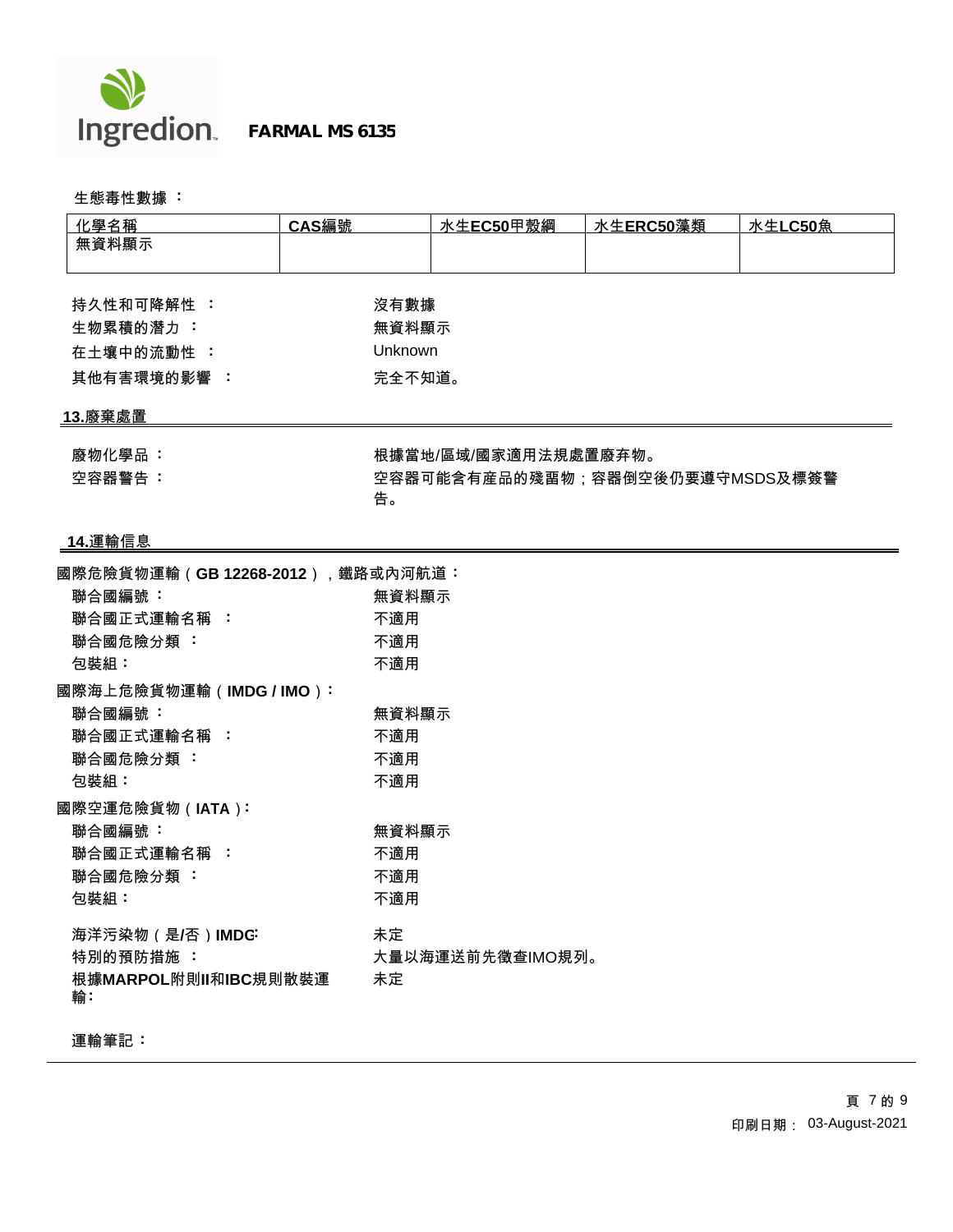

| 交通工具要求 :          |     | 無資料顯示 |
|-------------------|-----|-------|
| 消防和應急設備的要求<br>- 1 |     | 無資料顯示 |
| 防止火災,爆炸和靜電放電的要求   | - 1 | 無資料顯示 |
| 不兼容性要求 :          |     | 無資料顯示 |
| 路線要求:             |     | 無資料顯示 |
| 其他運輸要求 :          |     | 無資料顯示 |

# **15.**法規信息

美國 **(TSCA)** 該材料不列在TSCA庫存表上。不在食品、藥品和化妝品之列。 食品和藥品管理(**FDA**) 美容品

## 庫存台灣 **-** 台灣化學物質庫存(**TCSI**) **:**

| 化學名稱  | CAS編號 | 庫存台灣 -<br>台灣化學物質庫存(TCSI) |
|-------|-------|--------------------------|
| 無資料顯示 |       |                          |

## 台灣有毒化學物質管制法禁止處理有毒化學物質 **:**

| 化學名稱  | CAS編號 | 台灣有毒化學物質管制法禁止處理<br>有毒化學物質 |
|-------|-------|---------------------------|
| 無資料顯示 |       |                           |

## 台灣 **-** 消耗臭氧層物質 **:**

| 化學名稱  | CAS編號 | !- 消耗臭氧層物質<br>台灣 |
|-------|-------|------------------|
| 無資料顯示 |       |                  |

## **16.**其他信息

| 修訂日期:<br>將取代: | 03-08-2021<br>13-09--2020                                           |
|---------------|---------------------------------------------------------------------|
| 修訂號:          | 3                                                                   |
| 修改原因:         | <b>New</b>                                                          |
| 聯系信息 (工作時間):  | 中國/臺灣 / 香港:<br>宜瑞安食品配料有限公司<br>顧客服務專線:+86-21-3774-0066               |
| 縮寫與首字母縮略詞 :   | CAS = Chemical Abstract Service<br>DNEL= Derivative No Effect Level |